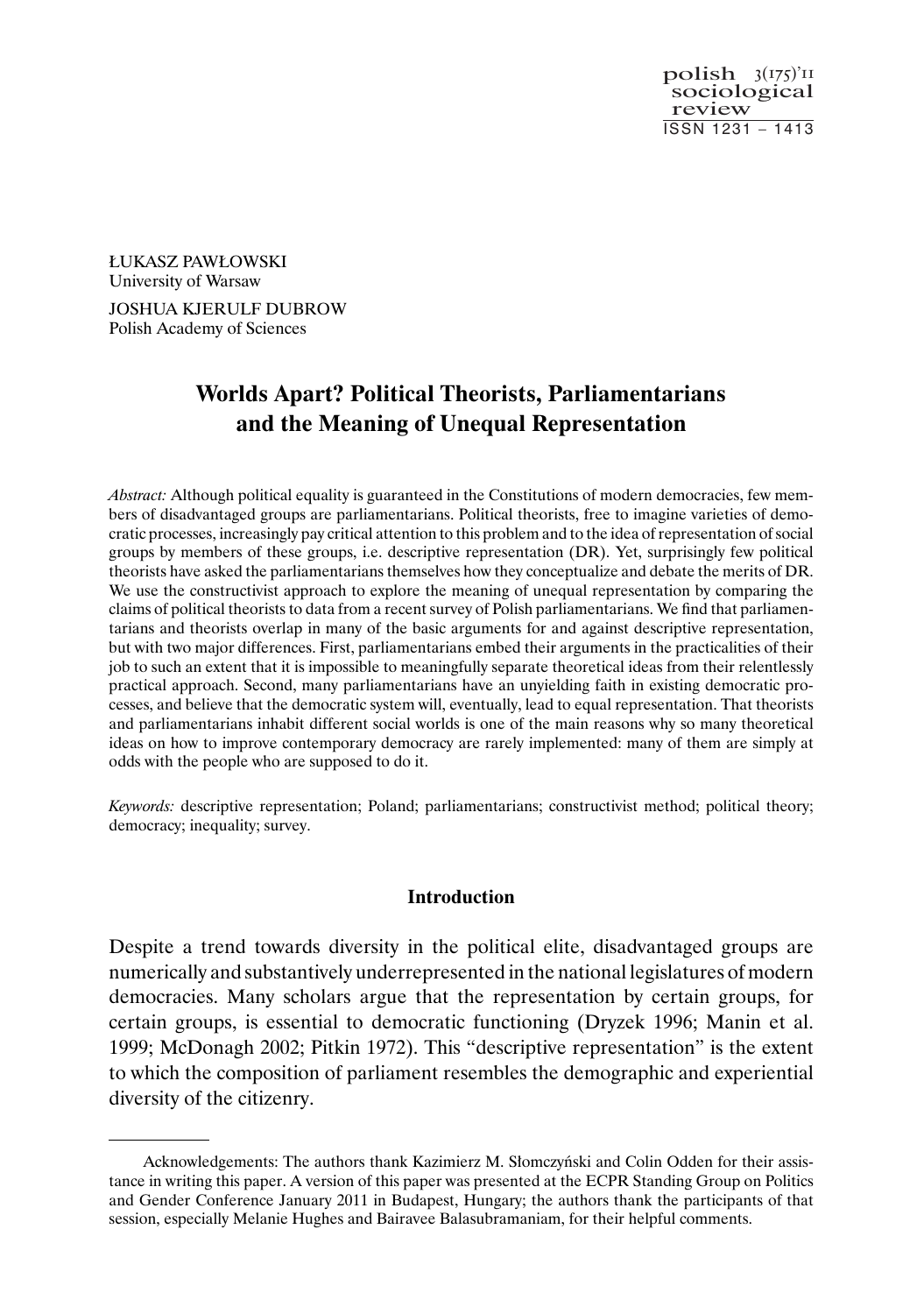Shortly after universal suffrage diffused across the globe, some political theorists raised the concern that many previously disadvantaged groups remained unequally represented. Nevertheless, for a relatively long time most academics did not view it as a social problem, mainly due to common and persistent faith that democratic procedures will eventually narrow existing gaps.<sup>1</sup> The thought lying behind this conviction was as appealing as it was simple—if the rules of the game are exercised properly, then how can they lead to unequal results? Any intervention in the procedures was seen as a violation of the fundamental principle underlying the modern democratic state, namely the neutrality of the law.

As the years passed and the democratic inclusion of historically marginalized groups continued to be more slow than sure, this model of thinking received more and more critical attention, mainly from feminist theorists concerned with women's descriptive representation (e.g. Mansbridge 1999; Philips 1993, 1995; Young 1990). Modern theoretical debates on unequal political representation now focus on the tenability and "philosophy and ethics" of descriptive representation as a governance solution, especially in light of the current state of disadvantaged group representation (Chaney and Fevre 2002: 897). Currently, political theorists of all stripes debate reasons why the composition of national and local political bodies should be more representative.

Yet, surprisingly few theorists have asked the parliamentarians themselves how they conceive of descriptive representation (hereafter, "DR") (but see Kurczewski 2000). As such, aspects that are meaningful for these essential actors in the legislative process may be missing from theorists' conceptions, waiting to be revealed by the parliamentarians themselves. Inattention to how social actors in legislative arenas think about DR has both theoretical and practical consequences. Although it has long been on the academic agenda, across Eastern Europe DR still has difficulty in gaining acceptance of political decision makers.

In order to find a possible explanation for this state of affairs we use a form of the constructivist approach (Harris 2006) by listening to how Polish parliamentarians in the post-communist era conceptualize DR. A basis of the constructivist approach is the presumption that people live within socially constructed realities where interactions with friends, strangers, co-workers, family, and the like determine the meaning of social things (Lemert 2005). In a reciprocal relationship between methods and theorybuilding, constructivist methods allow for actor-led improvements to social theory (Charmaz 1983). To understand how and why theorists and parliamentarians think differently, it is necessary to visit their social worlds.

One may be tempted to simplify the problem of incompatible perspectives by repeating the famous opinion about academics locked up in the "ivory tower" of university life untouched by reality, but we prefer to phrase it in a different manner. We take the expression from Max Weber's "Science as vocation" and argue that because politicians and academics "serve different gods" (see Weber [1918], 2004), they

<sup>1</sup> Even as late as in 1970's many scholars in the United States believed that the problem of racial underrepresentation in politics will solve itself through "one man—one vote" principle and a just mechanism of aggregating voters preferences (see: Philips 1993, Introduction).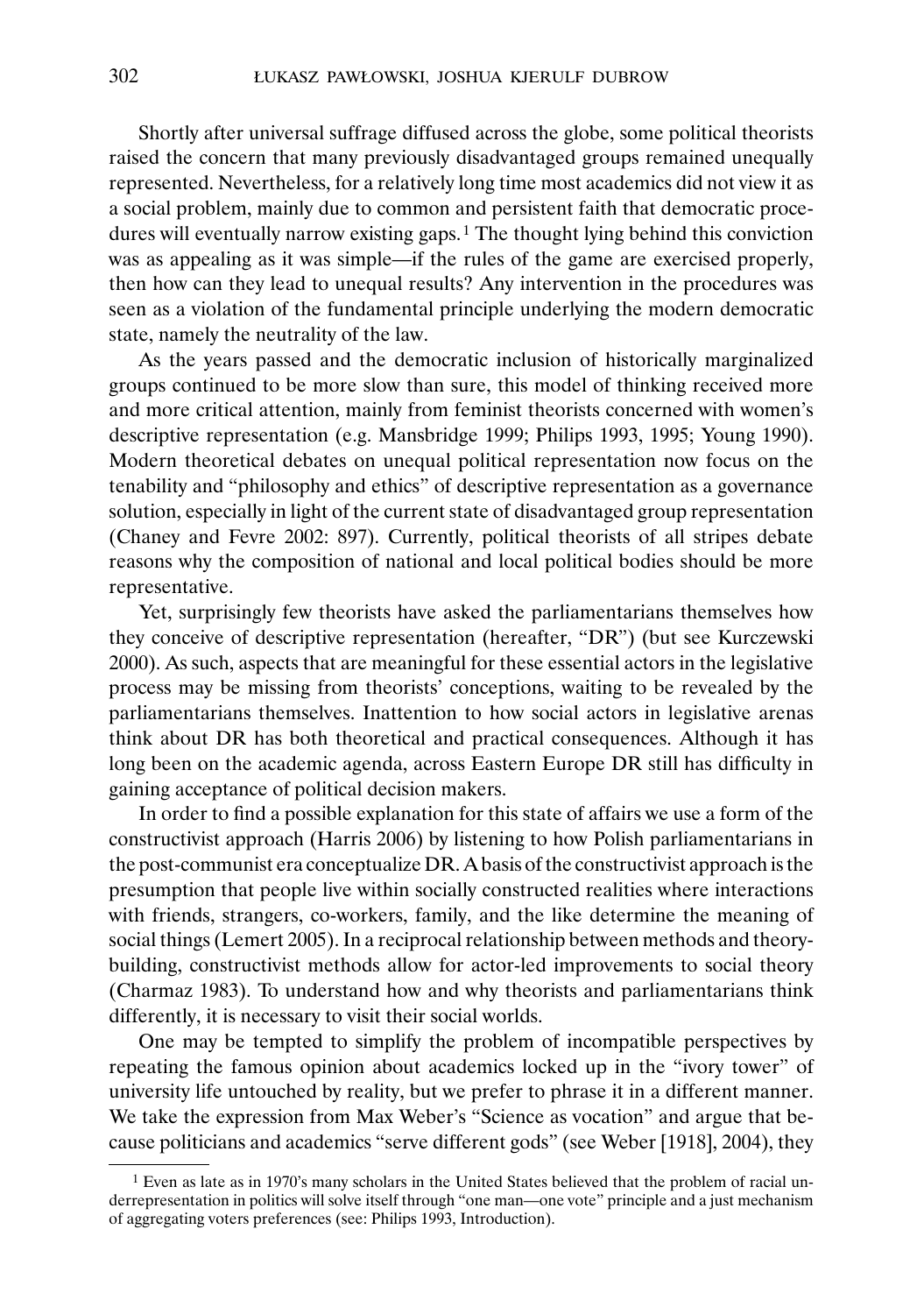vary significantly in the way they think about the same problems. That theorists and parliamentarians are worlds apart is one of the main reasons why so many theoretical ideas on how to improve contemporary democracy are rarely implemented: they are simply at odds with the people who are supposed to do it.

As both theorists and parliamentarians work in an environment of imperfect information, the constructivist approach has both advantages and disadvantages. Much like any actor embedded in their social milieu, parliamentarians are likely to define reality as they have personally experienced it. In the midst of their political network, parliamentarians may not recognize all potential conceptions of DR—insider's knowledge can act as blinders to the entirety of the social scene. However, insider's knowledge also enables unique insights that are hidden from outsiders' view. Moreover, analysis of DR guided entirely by theorists can serve to reinforce preconceptions that should be redefined (Charmaz 1983: 110–111). In this sense, the advantages of the constructivist approach outweigh the disadvantages.

### **The Social Worlds of Theorists and Parliamentarians**

### **Political Theorists' Social World**

Political theorists living in academia enjoy a relatively high level of free expression which is rooted in a traditionally respected autonomy of the university. They are not responsible to the citizenry at large, but rather to a group of largely academic specialists in their field and to "the world of ideas." Even that limited constituency to which they are accountable cannot so easily deprive them of their position if their ideas do not meet with widespread approval. Since in most cases political theorists are not government officials they are free to disapprove of official policies and can even suggest radical changes to the very democratic enterprise on which the state is based. At the same time there is no direct necessity to implement the suggested reforms—producing actionable policy ideas is an option, not a necessity.

One may argue that growing economic pressure and marketization of universities force academics to abide by free market rules; the result is a loss of academic autonomy. Universities and other academic institutions are increasingly dependent on state funds or external resources such as grants from private companies (Furedi 2004). Yet, this process has not blurred the differences in positions occupied by theorists and practitioners of political life (Brown and Malone 2004).

#### **Parliamentarians' Social World**

Contemporary mass democracy exercises some pressures on political actors that theorists do not feel. Above all, freedom of expression for politicians is constricted by their own political interest and accountability to the citizenry. The notion of accountability lies at the very heart of a representative government and creates fierce disputes over what representation actually means (Pennock and Chapman 1968: Chapter 1). Unlike academics, politicians are accountable to a constituency consisted of citizens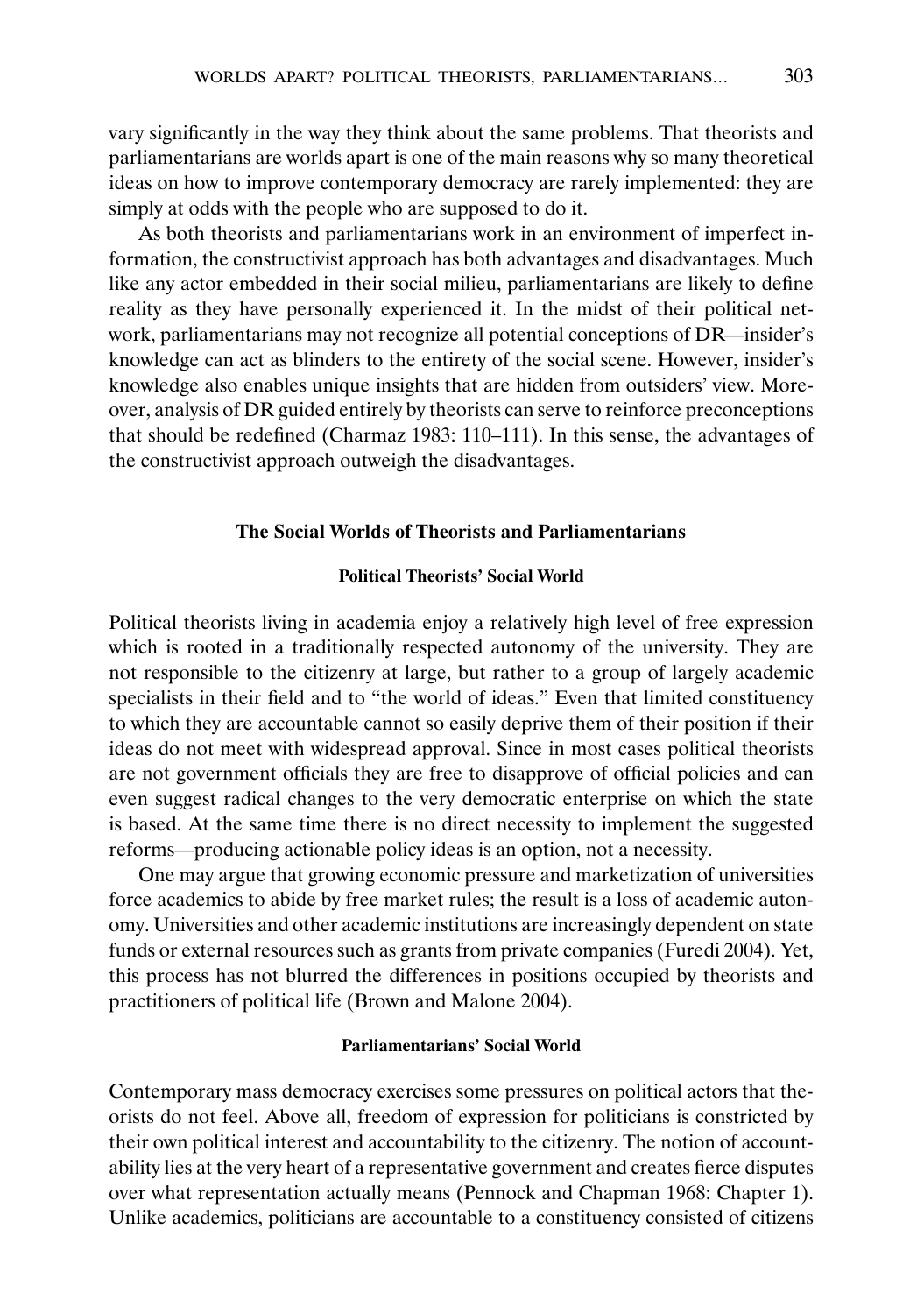who, via the democratic succession of political actors, have the power to deprive the elected member of his or her position. Far from freedom, politicians are often forced to oppose an idea they personally value in order to keep in lockstep with the opinion or interest of their constituency. <sup>2</sup>

Differing levels of constraint within the parliamentarians' social world leads to a couple hypotheses. First, parliamentarians are charged with the omnipresent and inescapable burden of creating laws that impact the lives of their constituency; we assume that parliamentarians are continually reminded of and thinking about their practical duties. Thus, *while we expect differences within the parliament in how parliamentarians conceptualize DR, the vast majority will be relentlessly practical*. Second, in a post-communist context such as Poland, faith in democracy is as much due to a love of Western political systems as it is a reaction against the Communist past (see Kurczewski 2000). Thus, as functionaries and representatives of the democratic state, *we also expect parliamentarians to place considerable faith in the democratic process as the sole mechanism to solve unequal representation*.

# **Descriptive Representation: Theorists' Conceptions**

#### **Detractors**

Descriptive representation has been criticized on various grounds (as catalogued by Pitkin 1972, Mansbridge 1999, 2003 and Bird 2003). Most common is that demographics are not valid political categories as demographic qualities bear little or no relationship to deliberative capabilities. According to this logic, all legislators have the capacity to legislate on behalf of even the most dissimilar others. For the detractors, there is no direct—or legitimate—route from DR to adequate substantive representation, i.e. representation of interests. At worst, the link between descriptive and substantive representation may lead to unacceptable forms of discrimination. Others of this ilk argue that by overemphasizing group differences DR erodes the bonds among legislators whose job it is to produce policies for all—rather than a demographic subset—of their constituency.

Other complaints focus on the difficulties of implementing DR. Choosing which groups from a multiplicity of genders, races, ethnicities, religions, age groups, physical handicaps, and social classes are worthy of DR could be so complex that random or arbitrary assignment to legislative bodies is the only reasonable solution (Andweg 2003: 149; Philips 1995, chap. 2). Some fear that implementation of this form of representation would lead to a selection of less qualified legislators drawn from the bottom of the talent pool. Akin to this is the argument that descriptive representatives vary as much within their group—including multiple social identities such as Muslim

<sup>2</sup> Not all parliamentarians are equally constrained. We note that some parliamentarians have gathered enough political capital that they are freer than their colleagues to express contrary opinions and that some parliamentarians are popular because they act less restrained than their *Sejm*-chamber colleagues (see also Kurczewski 2000).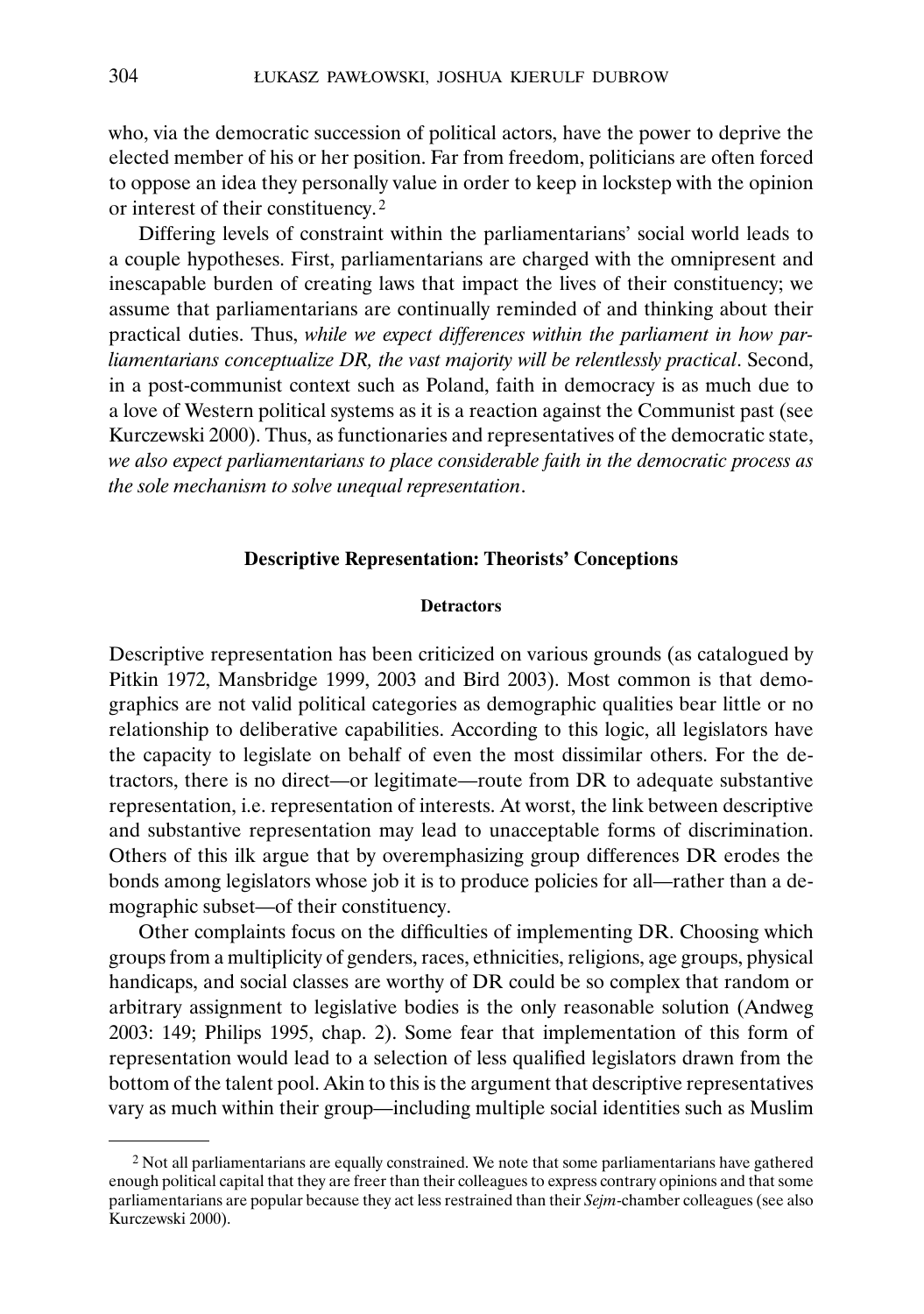lower class woman, or young Silesian émigré, and other likely permutations—as they do between groups. In its implementation, DR oversimplifies a complex set of demographics, leaving some subgroups underrepresented and discriminated against, thereby undermining the very purpose for which it was intended. Its critics therefore maintain that only fair and "difference-blind" procedures of liberal democracy can lead to truly representative government.

#### **Proponents**

Proponents of DR reply to these arguments by asserting that, in most cases, those elected officials who share similar demographic and experiential characteristics of their constituency have the sufficient empathy to evaluate and construct representative policy (Mansbridge 1999; Phillips 1995; Young 1990). In this sense, demographics are valid political categories, and political structures should encourage representation by empathetic demographic insiders. In contrast, delegative representation makes no provisions for demographic representation, relying instead on the stewardship of sympathetic demographic outsiders (Birch 2001). By its direct link to substantive representation, DR safeguards the interests of the disadvantaged and ameliorates inequitable social conditions by providing historically marginalized groups opportunities to become political elites. Diversity is good, and enhances the whole of democracy.

Counter to criticisms of detractors, DR is not an absurd call for an exact microcosm of the citizenry, "such that children represent children, lunatics represent lunatics" (Bird 2003). The goal is (a) substantive representation through making the legislative body demographically closer to the citizenry and (b) situation specific selection of groups in need of representation made after careful, rational deliberation and under particular conditions (Dovi 2002; Mansbridge 1999). Some explain this phenomenon in terms of legitimacy, in that "constituents are more likely to identify with the legislature and to defer to its decisions to the extent that they perceive a significant percentage of 'people like themselves' in the legislature" (Schwindt-Bayer and Mishler 2005: 413–414). As for faith in democracy, proponents of DR argue that if structured inequalities in political accession are not overcome, then these inequalities will be infinitely maintained.

Proponents argue that DR makes a measurable difference in the representation of the disadvantaged (Mansbridge 2005; Ogmundson 2005: 319–323). Any impact of descriptive representation could be felt in two main ways: (a) raising constituents' political engagement and (b) descriptive representatives' impact on legislative processes. While some find that descriptive representatives make little difference in either of these areas (Lawless 2004; Swain 1995), others show that descriptive representatives do have a measurable impact. In terms of raising constituents' political engagement, whites and blacks in the U.S. are more likely to contact representatives of the same race (Gay 2002) and women are more likely to become politically active in the American states with competitive and visible women candidates (Atkeson 2003). As for impacting legislative processes, research is mixed on whether demographic characteristics influence roll-call behavior, but is more definitive on policy introduction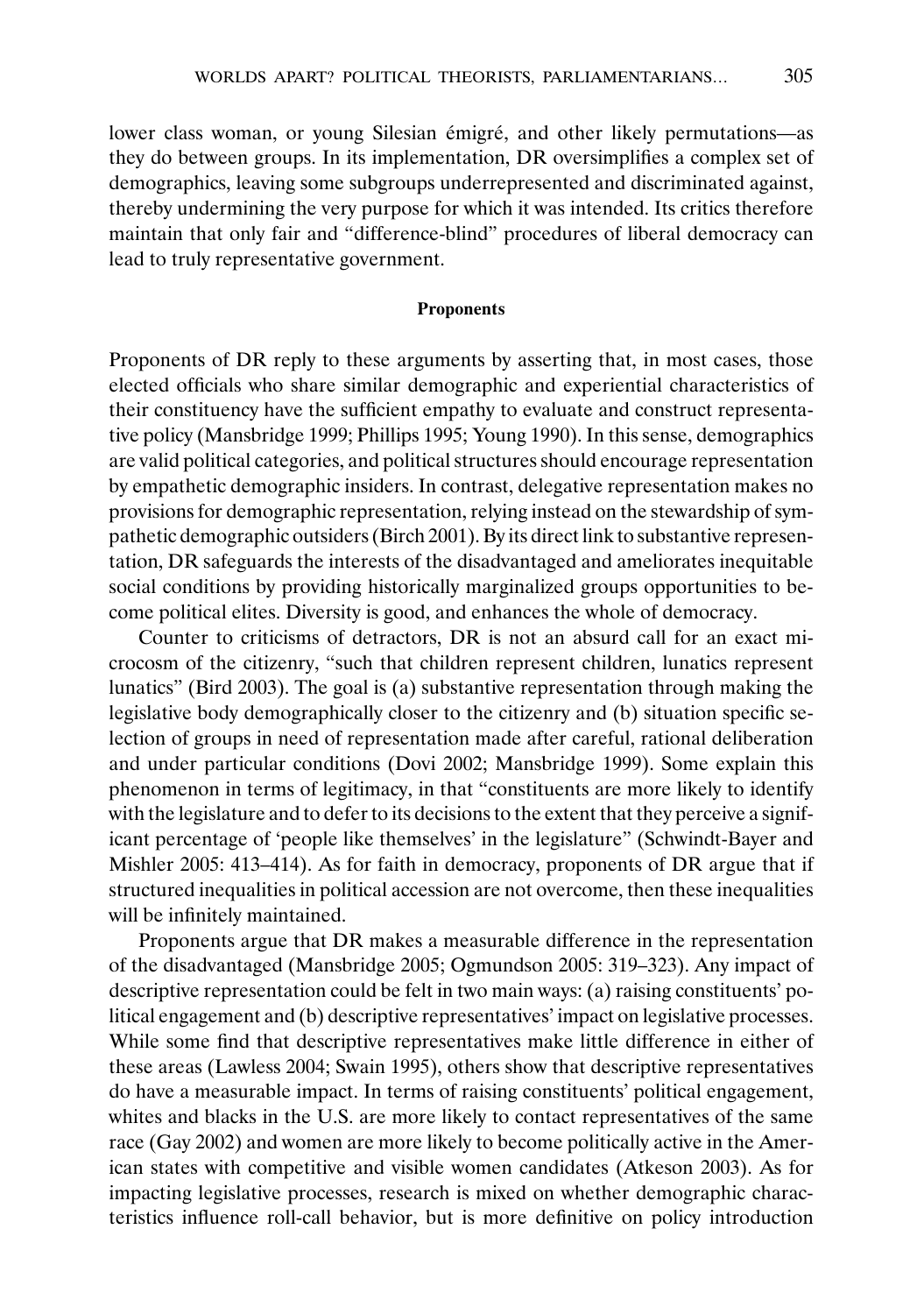(for a review, see Swers 2002: 7–17 and Reynolds 1999: 548). Partisanship seems to have a larger impact on roll-call voting than demographic ties to their constituency (Hero and Tolbert 1999). African Americans consistently vote more liberally than whites and support more African American issue bills, a phenomenon dating back to Reconstruction-era America (Cobb and Jenkins 2001). Swers' (2002) study of the policy impacts of women legislators strongly suggests that women are more likely to introduce women's issues and feminist bills into legislative consideration than their male colleagues.

#### **Data and Methods**

In order to discover politicians' arguments for and against DR we use data from the Polish Parliamentarian WebSurvey 2005—a survey of Polish parliamentarians in the *Sejm* on their attitudes on democracy and descriptive representation  $(N = 86)$ , conducted June–July 2005, before the elections in the autumn of that year. The publicly available webpage of the *Sejm* provided the sampling frame of potential respondents. By the standards of studies of elites, the response rate of 19 percent is a bit lower than average (for a discussion on problems with securing interviews with politicians, see Maisel and Stone 1998). However, the WebSurvey is representative of the 2001 *Sejm* (see Appendix), reducing the problems of selection bias (Winship and Mare 1992).

The questionnaire was in Polish and consisted of a total of 10 questions, seven of which were fixed-choice. A research team constructed a webpage where parliamentarians, invited to participate via email, could access the survey. The survey was on one webpage, as opposed to multiple webpages, meaning that respondents had the opportunity to pick and choose which questions they want to answer, much like a paper and pencil survey.

In a sense we ask both theorists and parliamentarians the same question: what are the arguments for and against descriptive representation? For theorists, the answers lie in their academic work. For parliamentarians, the answers are coded in their response to the survey question, "What arguments for and against the idea that the Polish parliament should mirror the composition of the society are voiced in your parliamentary club?" For the open-ended questions, although no limit was set, responses were brief, ranging from one to three sentences. We view the brevity of their responses as encapsulating, in a pithy manner, the essence of their thinking.

Our coding methods are based on the Chicago school of symbolic interactionism, emphasizing the need to "get inside the actor's world and … see the world as the actor sees it" (Meltzer and Petras 1970). In contrast with the Iowa school, which attempts to understand the individual through a series of researcher conceived categories, our constructivist minded approach allows the respondent to guide the researcher (Harris 2006). Eschewing the variable analysis of the type derided by Blumer (1956), we began our analysis by using an inductive coding method situated in grounded theory (Charmaz 1983). We identified main themes of the parliamentarians' conception of DR as voiced in their parliamentary club that continuously emerged throughout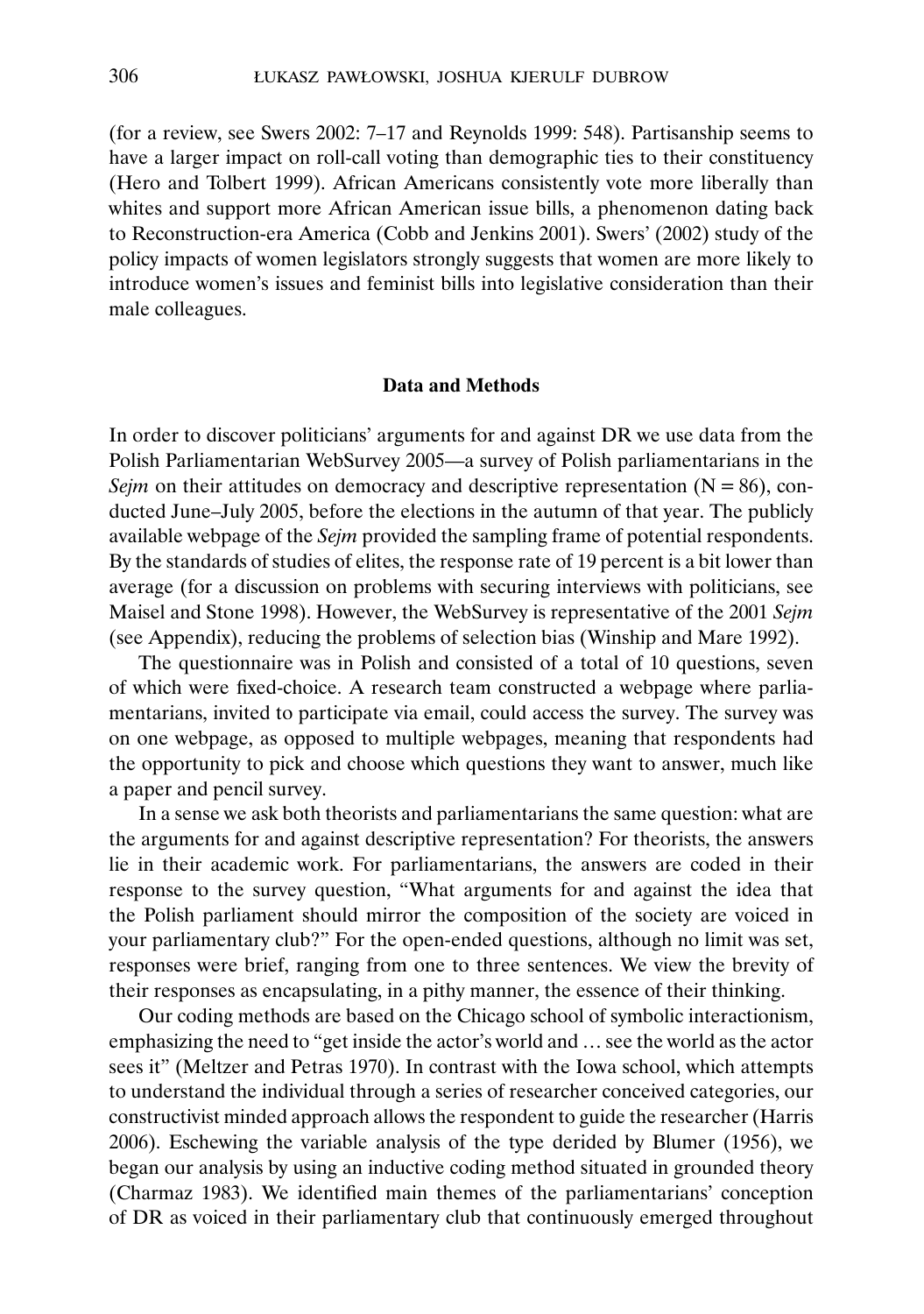the interviews. Then we compared the themes of DR acquired through inductive observation of the data to those identified by contemporary political theorists. We then compared our codes, discussing similarities and discrepancies in light of our criteria for the coding categories, resolving discrepantly coded cases through focused discussion.

# **Political Context of Polish Parliamentarians during the Post-Communist Era**

Empirical research into attitudes of the intellectual elite (Krzemiński 1995) and parliamentarians (Kurczewski 2000) in the 1990s provide context for understanding early 21st Century Polish parliamentarians. Krzemiński analysed the most important challenges Poland faced in the mid-1990s as defined by the Polish intellectuals in response to a 1994 President's Office survey. He finds Polish public discourse dominated by liberal economic solutions as separated from liberal political issues (see also Szacki 1994). In an environment subjugated by economic concerns and the question of settling accounts with the Communist past, the issue of political representation had difficulty finding a foothold in public debate. Krzemiński is struck by how little Polish intellectuals cared about questions of representation: "The problems of 'human and civil rights' and constitutional guaranties of individual and minority rights were almost completely neglected in the constitutional postulates" (ibid.: 135). Kurczewski (2000: 218) supports this claim and believes that another reason behind the reluctance to discuss DR is that parliamentarians feel the idea of socio-occupational parliamentary representation is a relic of the communist propaganda. Due to illusory sovereignty of the Parliament and lack of free elections in these times, such notion was looked upon with suspicion and often ridiculed by the population at large. Yet, at one point in his article Kurczewski notices a change in regard to DR such that "there is the pressure for gender quotas on the electoral lists." (ibid.)

This is of particular importance in the light of the contemporary Polish political debate. In December 2010 the Parliament voted for 35% gender quotas on electoral lists. This decision, however, did not meet the expectations both of many academics and women activists who demanded 50% quota and regulations on gender-equitable placement on candidate lists. Prime Minister Donald Tusk's argument of why parliament did not meet the aforementioned demands was that it would be too radical in "present political circumstances." His answer brings us back to the question of differences between political theorists' and practitioners' perspectives.

# **How Parliamentarians Think about Descriptive Representation**

In identifying the themes, we discovered that parliamentarians and theorists overlap in many of the basic arguments of DR. Yet, there are two major differences. First, parliamentarians embed their arguments in the practicalities of their job to such an extent that it is impossible to meaningfully separate theoretical ideas from their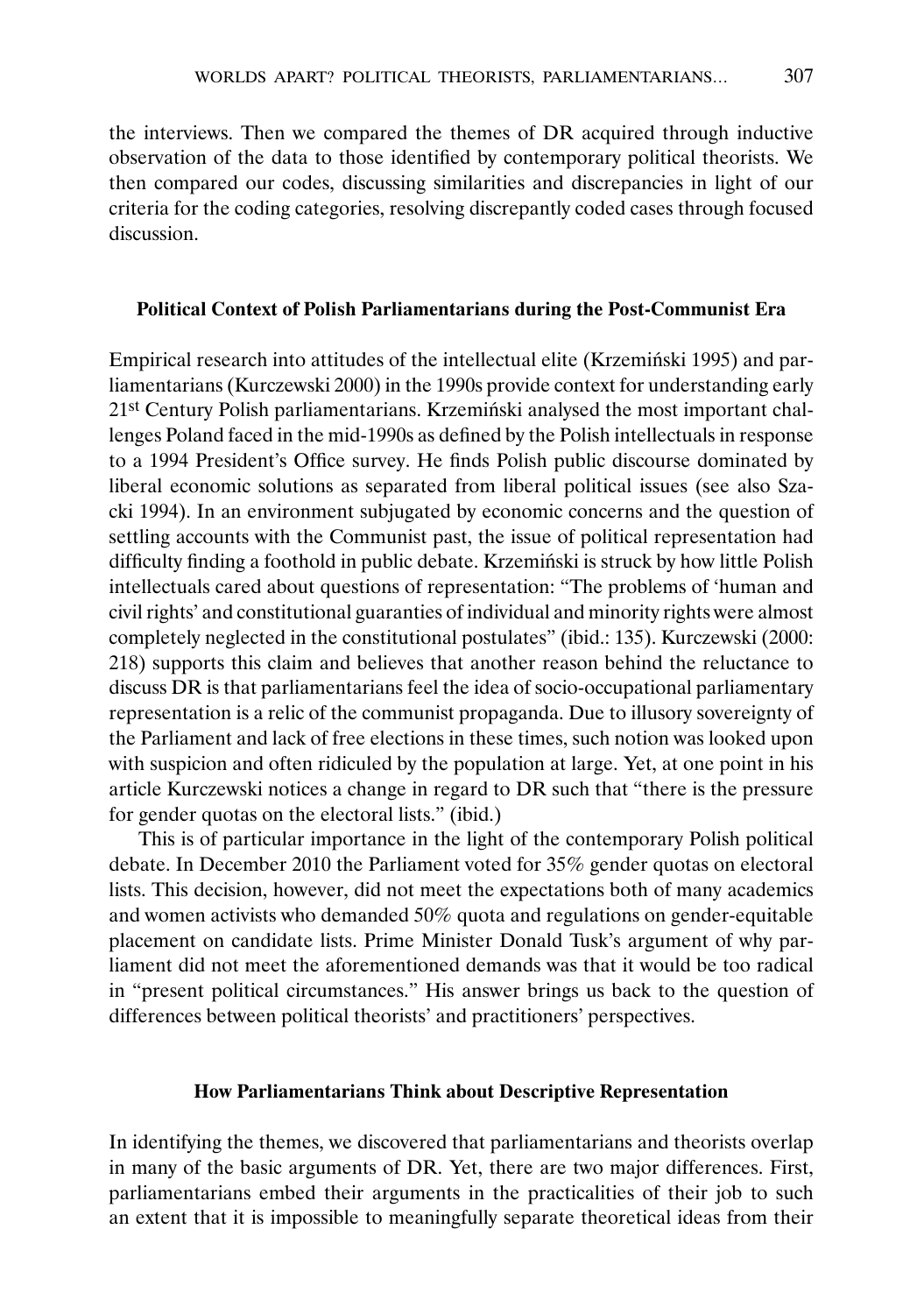relentlessly practical approach. Second, we find parliamentarians to be creatures so much devoted to the ideals of democracy and the practicalities of making democracy work that in response to the question, some refuse to engage in abstractions at all.

Parliamentarians' arguments fall into three main sets of themes. The first two align fairly well with that of the political theorists. The last one is so substantively unlike what political theorists have said that we feel it is a category of its own.

#### **Detractors**

# *A. Demographics Do Not Constitute Valid Political Categories*

Like many theorist detractors, parliamentarian detractors argue that implementing DR leads to lower quality legislators: "We can't allow poorly educated representatives to become a majority," and, somewhat more ambiguously, "This manifests itself more in the requirement for 'good parliamentary representation' than it does in the thesis that a certain percentage of places on the ballot should be reserved based on social background." They feel that "The Parliament should be made up of the most competent people, who are also honest and engaged in social issues," with the converse being that DR leads to less competent legislators.

Yet, unlike the theorists, parliamentarians embed their comments in their faith in the democratic process. Parliamentarian arguments for acting in the 'national interest' were expressed as, "The Parliament has to reflect national interest. In this light, 'reflecting' class, age, professional or any other interests is of no significance," and "It is only important that the politicians strive for the good of all the people, not just a particular social group." One combined their faith in democracy with the practicalities of legislating, all the while denying demographics as a valid political category: "The Parliament has to represent the interests of the whole society, and not reflect its structure. What is discussed in the Parliament is the programs and solutions, not structures. Those are two different and separate things."

# *B. Liberal Democracy Means No Discrimination*

Political equality for all—in opportunities, but not outcomes—is guaranteed in the Constitutions of modern liberal democracies, Poland included. In this second major theme, parliamentarians refer to the existing democratic apparatus to explain why DR in liberal democratic states is akin to the ills of political discrimination. One referred to the Polish Constitution: "In the eyes of the Constitution, all citizens are equal independent of their gender, age, social background, income, etc. This being the case, no one should be given special favor." Another argued that the existing electoral system, comprised of voters, voting, candidates and delegative representation, is sufficient: "The Parliament ought to represent the voters based on their own opinions, not because of them belonging to a particular social group."

# *C. Be Practical*

As functionaries and guardians of the democratic process, many parliamentarians are so fixated on the practicalities of policy implementation while expressing great faith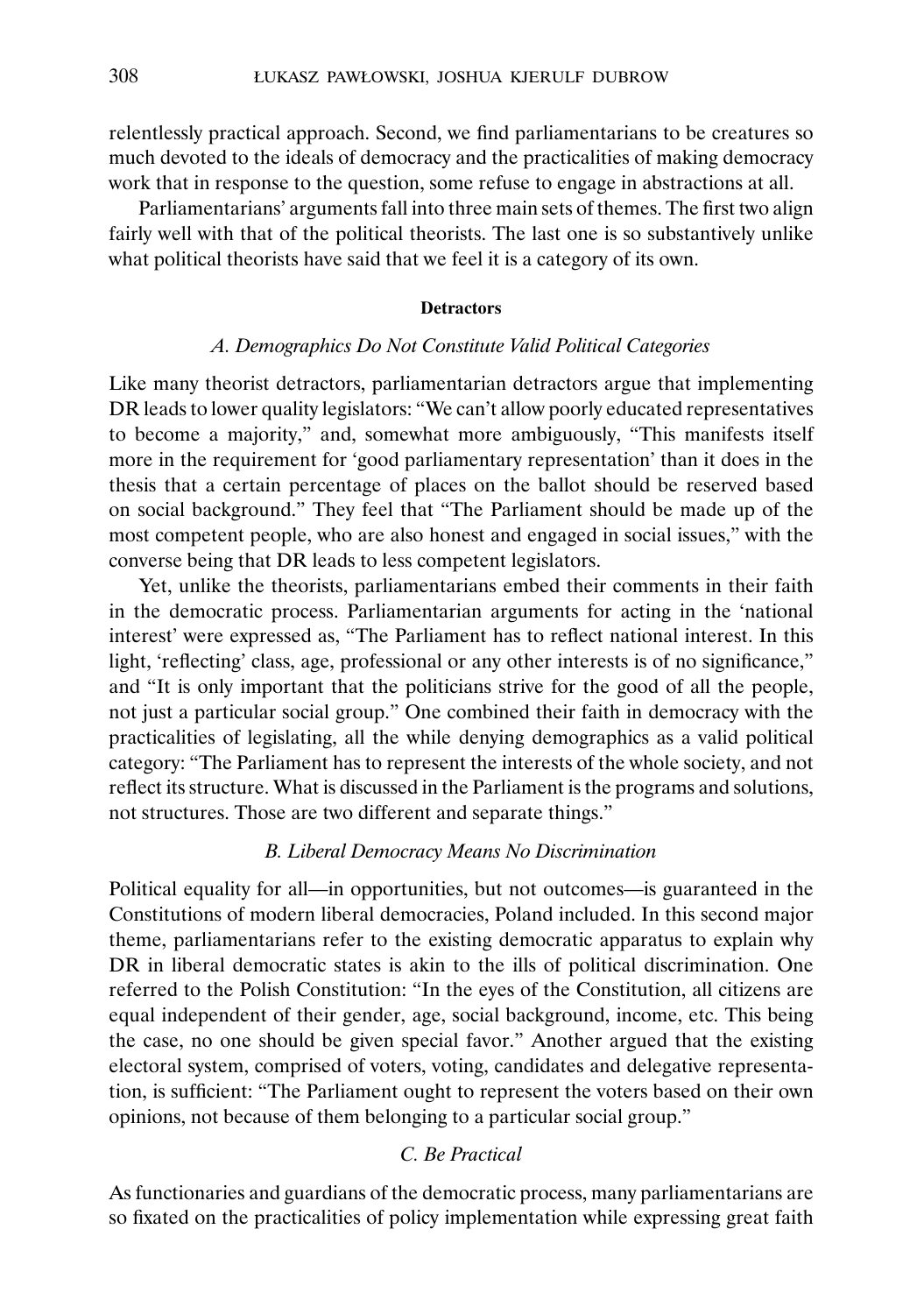in democratic procedures that these two aspects are frequently not separated in their responses. These parliamentarians refuse to engage in abstractions. For example, "[My party is] inclined to be 'for'. Parliament should be a democratic institution, and the foundation of democracy is the rule by the people, thus by representatives. The proportions of how that representation is made up [*sic*] is a separate question. But this is why we have elections." One was worried about how the implementation of DR was not only problematic, but that in its implementation it would damage the already well-functioning democracy: "Election results are conclusive and there is no way to define what proportions of certain social elements should be reflected [in Parliament]. If we tried to define this, it would undoubtedly lead to attempts of manipulation." Others admitted that even if democracy did not produce descriptive representatives, it worked well enough: "The make-up of the Parliament and Senate is decided by democracy, even if it is wobbly and not established." One was so dismissive of the idea and so strong in their faith in the democratic process that refused to engage in any arguments whatsoever: "Why discuss this? It's the voters who decide the make-up of the Parliament and that is way democracy works."

### **Proponents**

# *A. Demographics Do Constitute Valid Political Categories*

Proponents are more apt to argue that it is the duty of parliament to speak for the disadvantaged. Some argued simply that DR is necessary for "Equality between sexes." Others were more elaborate, claimed that DR is "Looking out for the interests of the poorest social groups, those that do not have the power to break out of deprivation, and fighting against the liberalization of the economy as well as the deepening of social differences." One connected the idea of disadvantaged groups as more likely to receive lesser economic resources with practical thinking about the economic cost of running and winning seats in parliament: "Financially weaker candidates definitely have less of a chance in the fight for the seat."

# *B. Diversity is Good (and Practical)*

In agreeing with the theorists on the virtues of demographic diversity in politics, not one parliamentarian expressed this in abstract terms; rather, they promoted the idea solely via the belief that diversity made legislating better. While some stated that "It's necessary to look at various issues from different points of view" (or, conversely, "[the current situation] does not provide a proper reflection of all the various of points of view") and that descriptive representatives have "Familiarity with the problems connected with a wide variety of issues," another argued that descriptive representatives are better equipped to recognize the consequences of legislation that directly impact them: "Parliament often makes decisions regarding the problems of particular social groups rather than all the citizens of the country. The representatives of these particular interests can better recognize the dangers and problems that result from these decisions." Another argued that "voters like a younger representation (…) because it is more dynamic and engages in action more quickly." We note that the parliamentar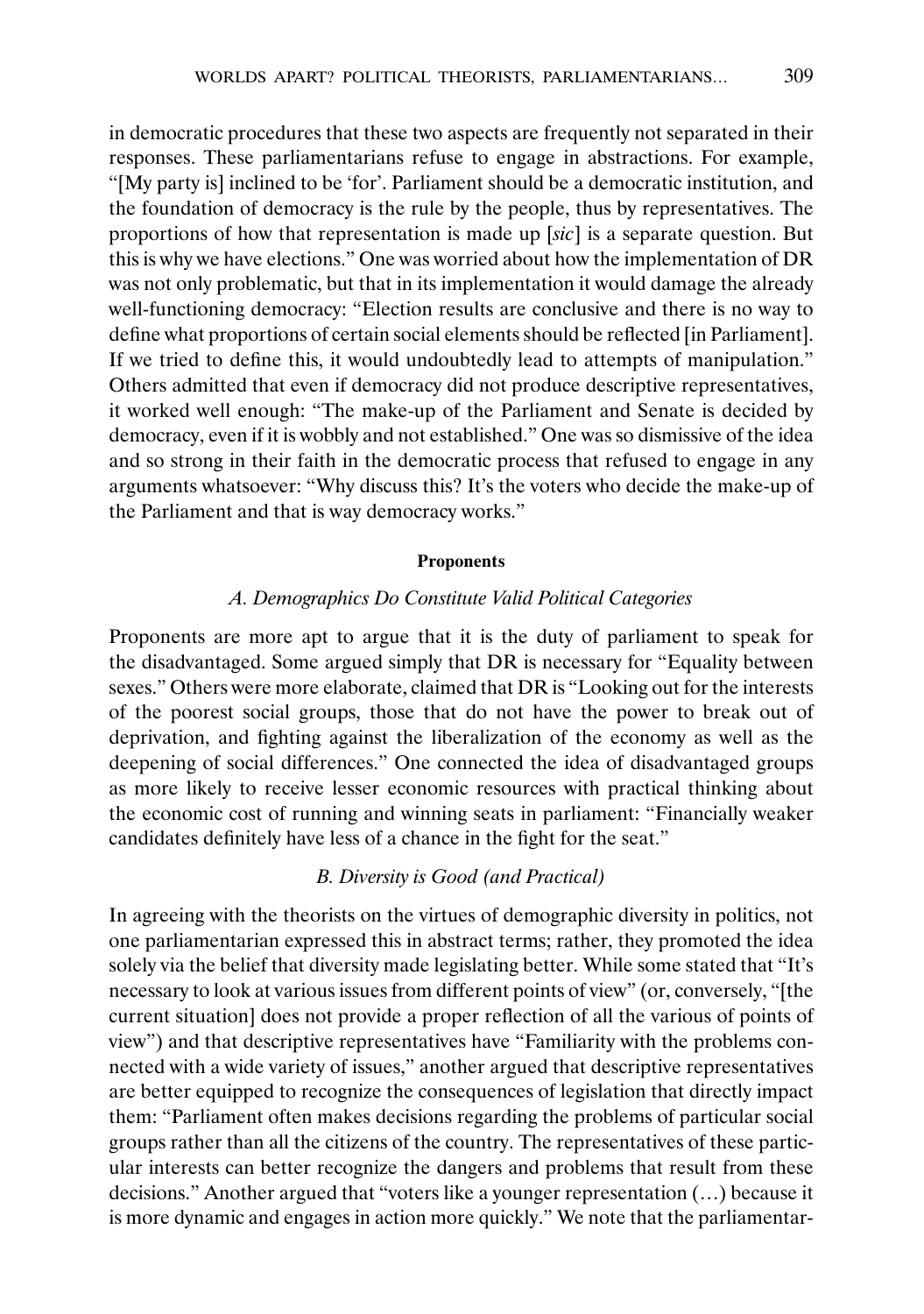ians used words like "necessary" and "issues," words that come from their day-to-day lives in making priorities and solving "problems."

### **Other Themes from Detractors and Proponents**

There are four sub-themes that fall outside of the theorists conceptions of DR. The first three deal with the very premise of this topic, which a substantial number of parliamentarians consider trivial, self-evident, or neither. There are three of these: (1) denial (it is obviously false), (2) full acceptance (it is obviously true), and (3) ignorance (there is no discussion whatsoever). The fourth sub-theme deals with the socialist past.

# *A. Denial (Obviously False)*

Some parliamentarians who responded to the questionnaire seemed surprised by our inquiry which in their opinion referred to an entirely artificial concern having no bearing on reality. This position assumed two slightly different forms. One of them was a simple objection and a flat denial of the problem. In perhaps the most explicit example of the opposition between theorists and parliamentarians, one argued that "The Parliament does reflect the make-up of the society," and added "This is an artificial problem that perhaps is of interest for scientific research and nothing more." The other denial we received referred to the faith in democratic procedures and in this sense was somehow similar to those opposing DR by reference to existing democratic apparatus. One of the MP's stated that "The Parliament is chosen in elections by the citizens, and as such it assembles representatives of various classes and societal strata from all regions of the nation." Although he added that "certain candidate requirements should be defined such as education and experience within the framework of the national administration" the message in this case was fairly clear—the problem of unequal representation obviously does not exist and could not even appear in a properly functioning democracy such as Poland.

# *B. Full Acceptance (Obviously True)*

Others argued the exact opposite. In full acceptance, the problem of DR is in obvious need of a solution and, for that reason, the "pros and cons" are not even worth discussing in their parliamentary club. "There are no opposing arguments," said one. Another parliamentarian shared the point of view: "There's no argument. My party is for it." From this perspective they see the issue as self-evident—Parliament should mirror the composition of society. One of the parliamentarians assured us that their party was already addressing the problem and for that reason did not discuss it any more: "This topic isn't discussed—in putting together a ticket we try to reach out to representatives from the most diverse backgrounds."

# *C. Ignorance (No Discussion Whatsoever)*

By far the largest faction of parliamentarians we included into this category claimed that the question of DR is rarely, if ever, discussed in their parties. This is similar to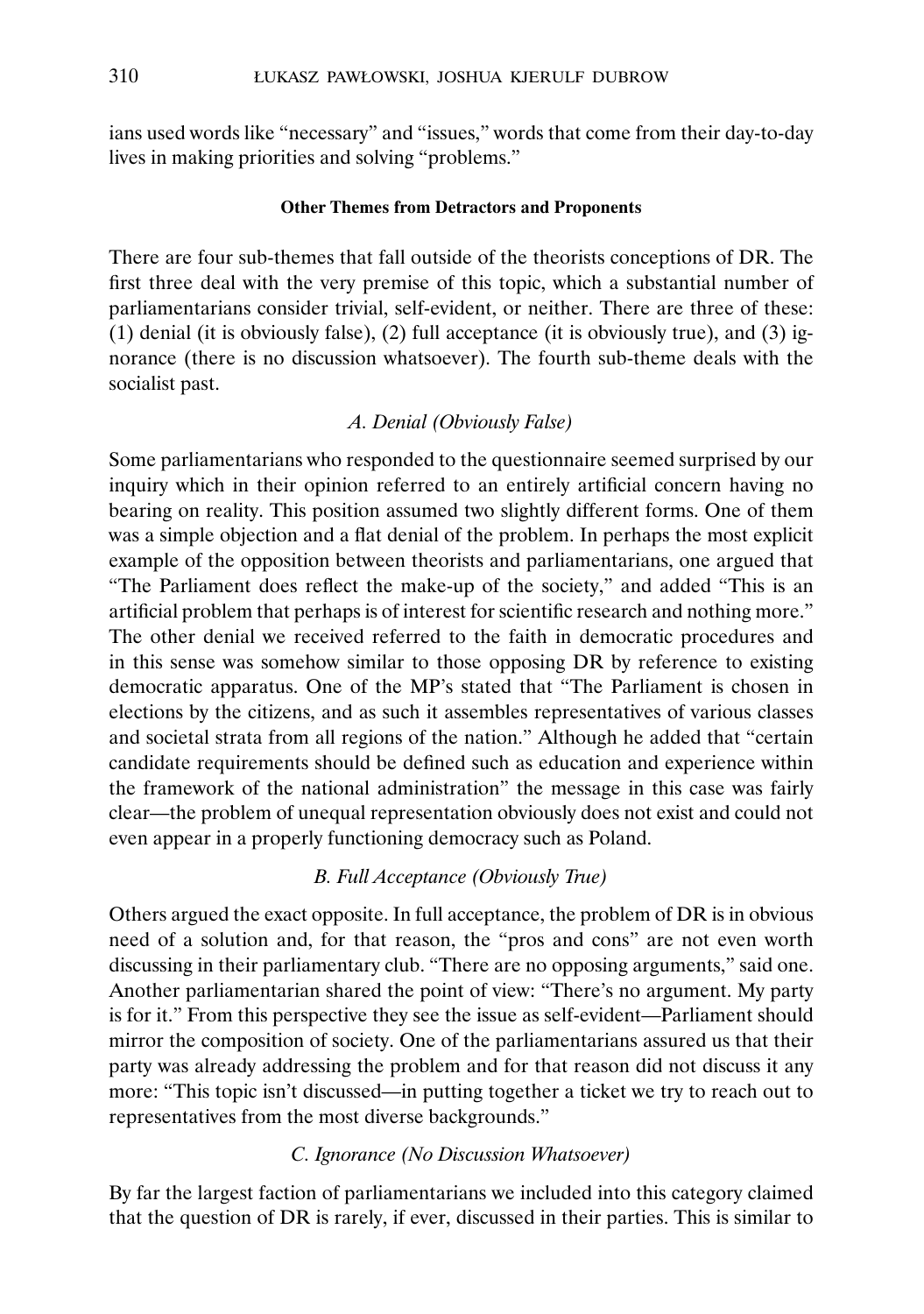one of the aforementioned in which the respondent claimed that in his party there are no arguments raised about DR because it is simply "for it." However, the quotes placed in this section show us clearly that this time the reason for lack of debate is not DR's unanimous acceptance but rather ignorance towards it. One of the respondents stated that he has "not come across such arguments." Others maintained that "There is no special discussion on this topic" or that "There was no such discussion" while yet another admitted that "Such arguments [either for or against] are not put forth in our party." Those remaining in this group striked the same chord.

These three theme sub-categories suggest that, to some parliamentarians, DR is such a strange, unique idea that it is excluded from formal political debate. Odder still, parliamentarians can have completely different reasons for why it should be excluded. Some of our respondents relegate DR to other authorities, others claim that it may be solved indirectly by improving different areas of life, yet others ignore it, deny it or accept it to a point where no further discussion is needed. We were told that, "This is a crucial issue, but it shouldn't be regulated with additional statutes. The real task is to educate everyone on the opportunities for which the law already provides." Another parliamentarian echoed the Democratic Party rallying cry of the 1992 U.S. Presidential elections of, "It's the economy, stupid!" by writing, "In my party, the motto is: 'First, it's the economy, stupid!', the development of which allows the country to grow, as well as to raise the standard of living of all social groups." In other words, DR is important, but not our problem. Living in different social worlds influences both the opinions on how to deal with certain issues and whether a given issue is even worth talking about.

# *D. Return to the Socialist Past*

Considering the context—Poland, a former Communist Party controlled country—we expected more parliamentarians to make explicit references to the previous regime. We found only one:

The Parliament is a legislative body, whose aim is to create laws for all citizens, not for the special interests of any social, ethnic, religious, etc group. The state stands for all equally, whether they are red-headed or blond. If we accept the idea that the make-up of Parliament is to mirror that of society it would mean that we are returning to the time of socialist realism, where a 32-year old teacher with three children from a small town could become a representative. This is nonsense.

Possibly the timing of the survey is the reason we found only one explicit reference. The survey was conducted in 2005, one year after Poland's accession to the European Union and years after the 2001 parliament focused on the economic and political aspects of rejoining Europe. Perhaps the general refusal to refer to the socialist past is a product of this parliament's relentless focus on the future.

### **Conclusion**

Theorists and parliamentarians are not always worlds apart in their thinking about DR. Among detractors and proponents, we clearly discern some overlap between political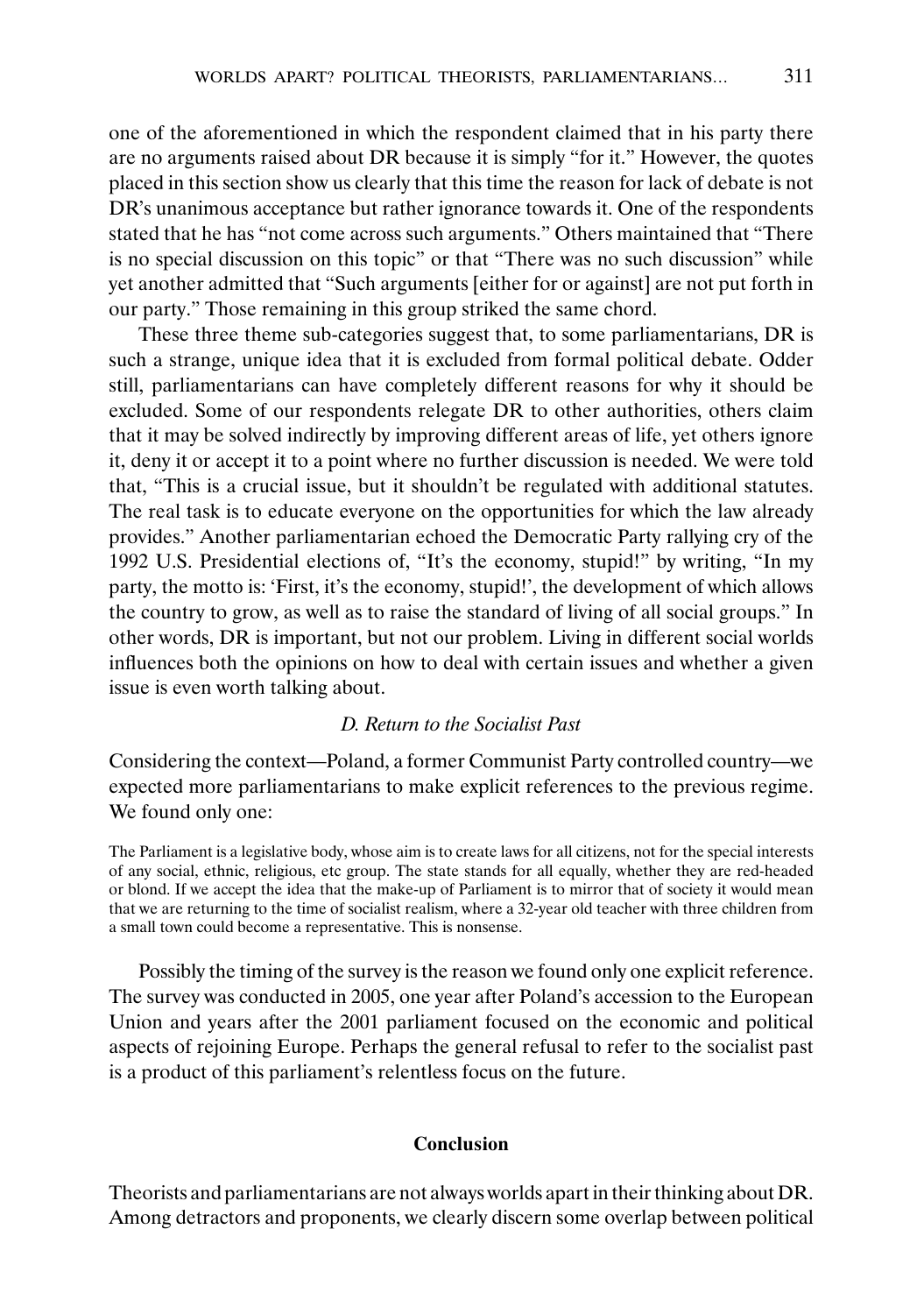theorists and parliamentarians. However, although the conclusion is often the same, the thought process leading to it differs very much. For most theorists the problem of DR evidently lies within the realm of the political, whereas for politicians it lies within the realm of the technical. Parliamentarians are more likely to make reference to practicalities, existing aspects of the democratic apparatus, and present an unyielding faith in democratic institutions.

This conclusion supports a general claim we expressed at the beginning of this paper—if political theorists want to appeal to policy makers, they first need to know how policy makers think. Understanding the nature of difference is a crucial first step to narrowing social worlds' divide.

### **References**

- A n d w e g, Rudy B. 2003. "Beyond Representativeness? Trends in Political Representation." *European Review* 11(2): 147–61.
- A t k e s o n, Lonna R. 2003. "Not All Cues Are Created Equal: The Conditional Impact of Female Candidates on Political Engagement." *Journal of Politics* 65(4): 1040–1061.
- B i r c h, Anthony H. 2001. *Concepts and Theories of Modern Democracy, 2nd Edition*. London: Routledge.
- B i r d, Karen. 2003. "The Political Representation of Women and Ethnic Minorities in Established Democracies: A Framework for Comparative Research." *Working Paper Presented for the Academy of Migration Studies in Denmark (AMID)* Aalborg University. Denmark.
- B l u m e r, Herbert. 1956. "Sociological Analysis and the 'Variable'." *American Sociological Review* 21(6): 683–690.
- Brown, Richard Harvey and Malone, Elizabeth L. 2004. "Reason, Politics and the Politics of Truth: How Science is both Autonomous and Dependent." *Sociological Theory* 22(1): 106–122.
- B u r k e, Edmund. [1774] 2004. "Mr. Burke's Speech to the Electors of Bristol," *The Works of Edmund Burke. Part Two*. Kessinger Publishing.
- C h a r m a z, Kathy. 1983. "The Grounded Theory Method: An Explication and Interpretation," in: R. Emerson (ed.), *Contemporary Field Research*. Boston: Little, Brown, pp. 109—126.
- C h a n e y, Paul and F e v r e, Ralph. 2002. "Is There a Demand for Descriptive Representation? Evidence from the UK's Devolution Programme." *Political Studies*, 50: 897–915.
- Chiribuca, Dan and Magyari, Tivadar. 2003. "The Impact of Minority Participation in Romanian Government," in: Monica Robotin and Levente Salat (eds.), *A New Balance: Democracy and Minorities in Post-Communist Europe*. Budapest: LGI Books.
- Chiva, Cristina. 2005. "Women in Post-Communist Politics: Explaining Under-Representation in the Hungarian and Romanian Parliaments." *Europe-Asia Studies* 57(7): 969–94.
- Cobb, Michael D. and Jenkins, Jeffery A. 2001. "Race and the Representation of Blacks' Interests during Reconstruction." *Political Research Quarterly* 54(1): 181–204.
- D o v i, Suzanne. 2002. "Preferable Descriptive Representatives: Will Just Any Woman, Black, or Latino Do?" *American Political Science Review* 96(4): 729–743.
- D r y z e k, John S. 1996. "Political Inclusion and the Dynamics of Democratization." *American Political Science Review* 90(3): 475–487.
- F u r e d i, Frank. 2004. *Where Have All Intellectuals Gone?* Continuum International Publishing Group.
- G a y, Claudine. 2002. "Spirals of Trust? The Effect of Descriptive Representation on the Relationship between Citizens and Their Government." *American Journal of Political Science* 46(4): 717–33.
- H a r r i s, Scott R. 2006. "Social Constructionism and Social Inequality: An Introduction to a Special Issue of JCE." *Journal of Contemporary Ethnography* 35: 223–235.
- Hero, Rodney E. and Tolbert, Caroline J. 1999. "Latinos and Substantive Representation in the U.S. House of Representatives: Direct, Indirect, or Nonexistent?" *American Journal of Political Science* 39(3): 640–652.
- K r z e m i ń s k i, Ireneusz. 1995. "Styles of Political Thinking in Polish Intellectual Elites." *Polish Sociological Review* 110(2): 125–137.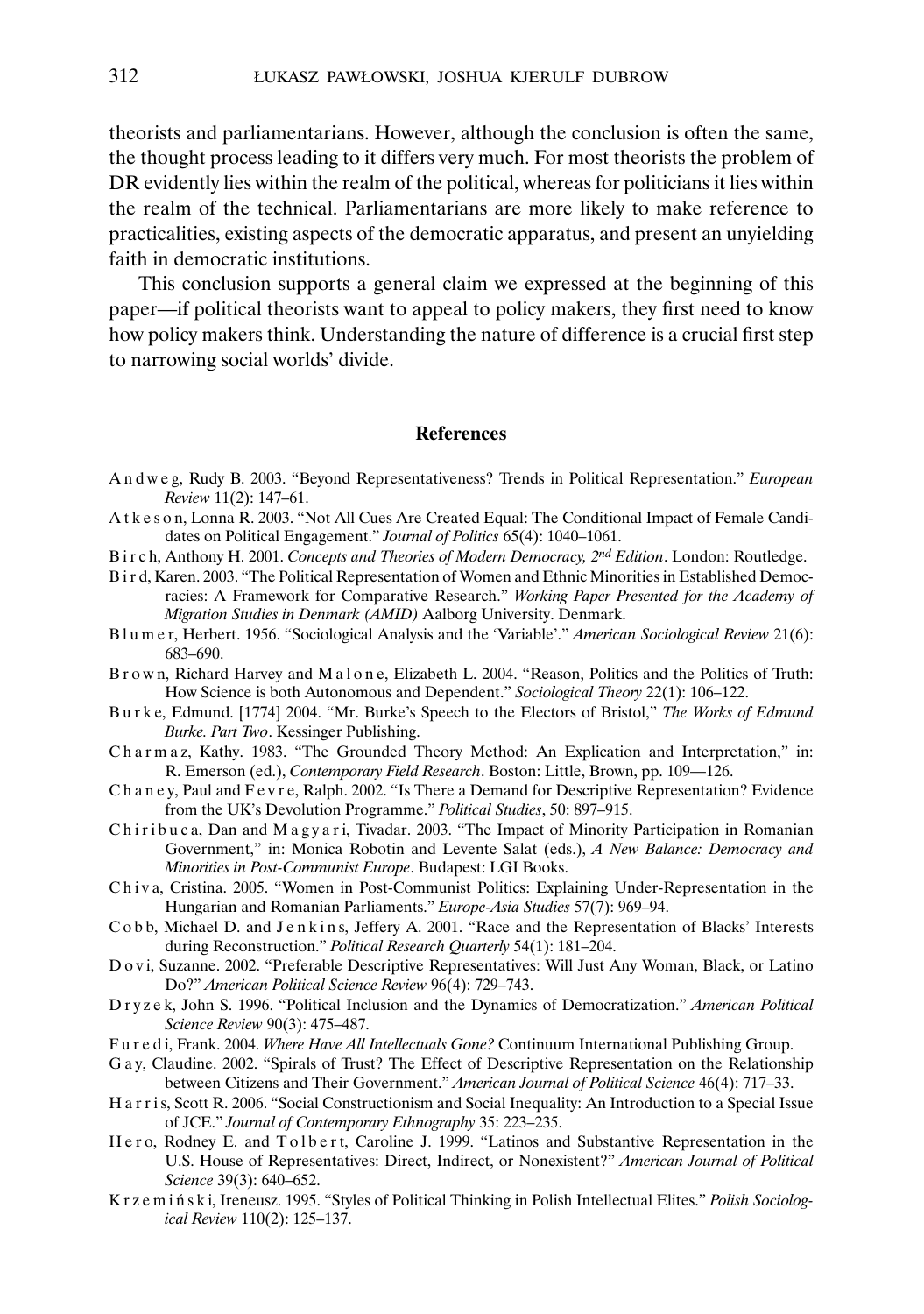- K u r c z e w s k i, Jacek. (2000). "Concept of Parliamentary Representation in the Polish Third Republic." *Polish Sociological Review* 130(2): 217–230.
- L a w l e s s, Jennifer L. 2004. "Politics of Presence? Congresswomen and Symbolic Representation." *Political Research Quarterly* 57(1): 81–99.
- L e m e r t, Charles C. 2005. *Social Things*. New York: Rowman and Littlefield Publishers.
- M a i s e l, "Sandy and Walter Stone. 1998. The Politics of Government Funded Research: Notes from the Experience of the Candidate Emergence Study." *PS: Political Science and Politics* 31: 811–817.
- M a n i n, Bernard, P r z e w o r s k i, Adam and S t o k e s, Susan C. 1999. "Introduction." *Democracy, Accountability, and Representation*, edited by Adam Przeworski, Susan C. Stokes, and Bernard Manin. Cambridge: Cambridge University Press.
- M a n s b r i d g e, Jane. 1999. "Should Blacks Represent Blacks and Women Represent Women? A Contingent 'Yes'." *Journal of Politics* 61(3): 628–657.
- M a n s b r i d g e, Jane. 2003. "Rethinking Representation." *American Political Science Review* 97(4): 515– 528.
- M a t l a n d, Richard E. and M o n t g o m e r y, Kathleen A. 2003. "Recruiting Women to National Legislatures: A General Framework with Applications to Post-Communist Democracies," in: Richard E. Matland and Kathleen A. Montgomery (eds.), *Women's Access to Political Power in Post-Communist Europe*. Oxford: Oxford University Press, pp. 19–42.
- M c D o n o u g h, Eileen. 2002. "Political Citizenship and Democratization: The Gender Paradox." *American Political Science Review* 96(3): 535–552.
- M e l t z e r, Baernard and P e t r a s, John W. 1970. "The Chicago and Iowa Schools of Symbolic Interactionism," in: Tamotsu Shibutani (ed.), *Human Nature and Collective Behavior: Papers in Honor of Herbert Blumer*. Englewood Cliffs, NJ: Prentice-Hall, Inc., pp. 3—17.
- O g m u n d s o n, Richard. 2005. "Does It Matter If Women, Minorities and Gays Govern?: New Data Concerning an Old Question." *Canadian Journal of Sociology* 30(3): 315–23.
- P e n n o c k, J. Roland, C h a p m a n, James, W. (eds.). 1968. *Representation*. New York: Atherton Press.
- P h i l i p s, Anne. 1995. *The Politics of Presence*. Oxford: Clarendon Press.
- P h i l i p s, Anne. 1993. *Democracy and Difference*. Pennsylvania: Pennsylvania State University Press.
- P i t k i n, Hanna F. 1972. *The Concept of Representation*. Berkeley, CA: University of California Press.
- R e y n o l d s, Andrew. 1999. "Women in the Legislatures and Executives of the World: Knocking at the Highest Glass Ceiling." *World Politics* 51(4): 547–72.
- Schwalbe, Michael and Godwin, Sandra, Holden, Daphne, Schrock, Douglas, Thompson, Shealy, Wolkomir, Michelle. 2000 "Generic Processes in the Reproduction of Inequality: An Interactionist Analysis." *Social Forces* 79(2): 419–52.
- Schwindt Bayer, Leslie A. and Mishler, William. 2005. "An Integrated Model of Women's Representation." *Journal of Politics* 67(2): 407–28.
- Sw a in, Carol M. 1995. *Black Faces, Black Interests: The Representation of African Americans in Congress*. Cambridge: Harvard University Press.
- S w e r s, Michelle. 2002. *The Difference Women Make: The Policy Impact of Women in Congress*. Chicago: University of Chicago Press.
- S z a c k i, Jerzy. 1994. *Liberalizm po komunizmie* [Liberalism after Communism]. Warszawa: SIW "Znak" and the Stefan Batory Foundation.
- W e b e r, Max. [1918] 2004. "Politics as Vocation," in: *The Vocation Lectures*, transl. by Rodney Livingstone, Hacket Publishing Company, pp. 1–31.
- W e l c h, Susan. 1995. "Are Women More Liberal Than Men in the U.S. Congress?" *Legislative Studies Quarterly* 10(1): 125–34.
- W i n s h i p, Christopher and M a r e, Robert D. 1992. "Models for Sample Selection Bias." *Annual Review of Sociology* 18: 327–350.
- Y o u n g, Iris M. 1990. *Justice and the Politics of Difference*. Princeton, NJ: Princeton University Press.
- Zielinski, Jakub, Slomczynski, Kazimierz M. and Shabad, Goldie. 2005. "Electoral Control in New Democracies: The Perverse Incentives of Fluid Party Systems." *World Politics* 57: 365–95.

Joshua Kjerulf Dubrow is an Assistant Professor at the Polish Academy of Sciences and head of the Working Group on Political Inequality, sponsored by ISA RC 18 and IPSA RC 06. His research on political